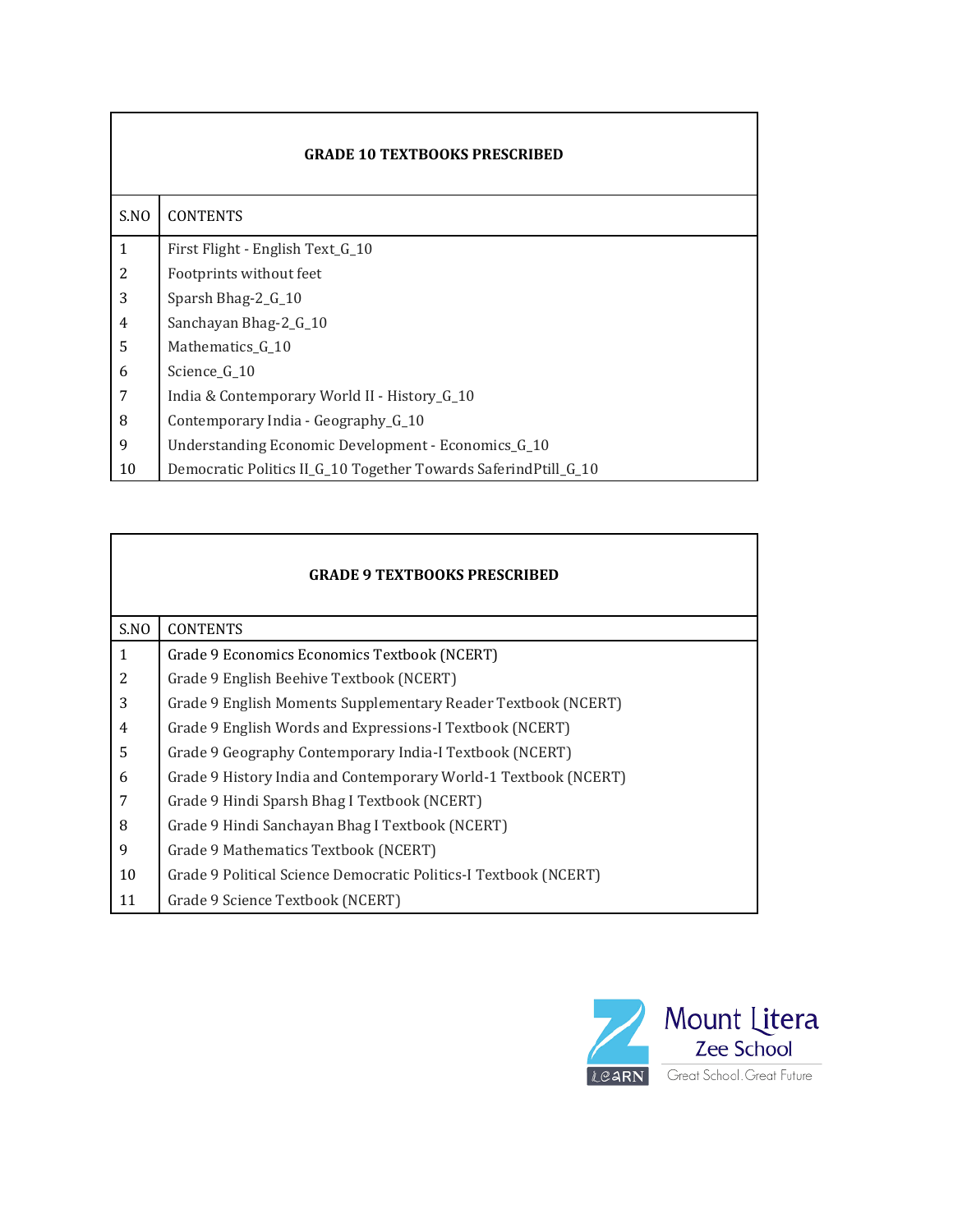| <b>Grade 11 Prescribed Books</b> |                                                                 |  |  |  |  |  |
|----------------------------------|-----------------------------------------------------------------|--|--|--|--|--|
| Subjects                         | <b>Books / Publishers</b>                                       |  |  |  |  |  |
| <b>English Core</b><br>1.        | Hornbill: Textbook published by NCERT                           |  |  |  |  |  |
| (Code: 301)                      | Snapshot: Supplementary Reader published by NCERT               |  |  |  |  |  |
| 2. Economics                     | Indian Economic Development by NCERT                            |  |  |  |  |  |
| (Code: 030)                      | Statistics of economics by NCERT                                |  |  |  |  |  |
|                                  | Project work by NCERT                                           |  |  |  |  |  |
|                                  | <b>OR</b>                                                       |  |  |  |  |  |
|                                  | All in One Economics: paperback edition by Arihant Publications |  |  |  |  |  |
| <b>Business studies</b><br>3.    | Foundation of Business by NCERT                                 |  |  |  |  |  |
| (Code: 054)                      | Finance and Trade by NCERT                                      |  |  |  |  |  |
| 4. Accountancy                   | Financial Accounting Part 1 by NCERT                            |  |  |  |  |  |
| (Code:055)                       | Financial Accounting Part2 by NCERT                             |  |  |  |  |  |
|                                  | Project work by NCERT                                           |  |  |  |  |  |
|                                  | <b>OR</b>                                                       |  |  |  |  |  |
|                                  | All in one Accountancy: 3rd editon by Arihant publications      |  |  |  |  |  |
| Physical<br>5.                   | A Textbook of Physical Education:                               |  |  |  |  |  |
| Education                        | By Publisher: Vidya                                             |  |  |  |  |  |
| 6. History<br>(Code: 027)        | Themes in World History by NCERT                                |  |  |  |  |  |
| Geography<br>7.                  | Fundamentals of Physical Geography by NCERT                     |  |  |  |  |  |
| (Code: 029)                      | Physical Environment by NCERT                                   |  |  |  |  |  |
|                                  | Practical work by NCERT                                         |  |  |  |  |  |
| <b>Political Science</b><br>8.   | Indian Constitution at Work by NCERT                            |  |  |  |  |  |
| (Code: 028)                      | Political Theory by NCERT                                       |  |  |  |  |  |
| 9. Physics                       | <b>NCERT Physics part-I</b>                                     |  |  |  |  |  |
| (Code:042)                       | <b>NCERT Physics part-II</b>                                    |  |  |  |  |  |
| 10. Chemistry                    | NCERT Chemistry part-I                                          |  |  |  |  |  |
| (Code:043)                       | NCERT Chemistry part-II                                         |  |  |  |  |  |
| 11. Biology<br>(Code:044)        | <b>NCERT Biology Textbook</b>                                   |  |  |  |  |  |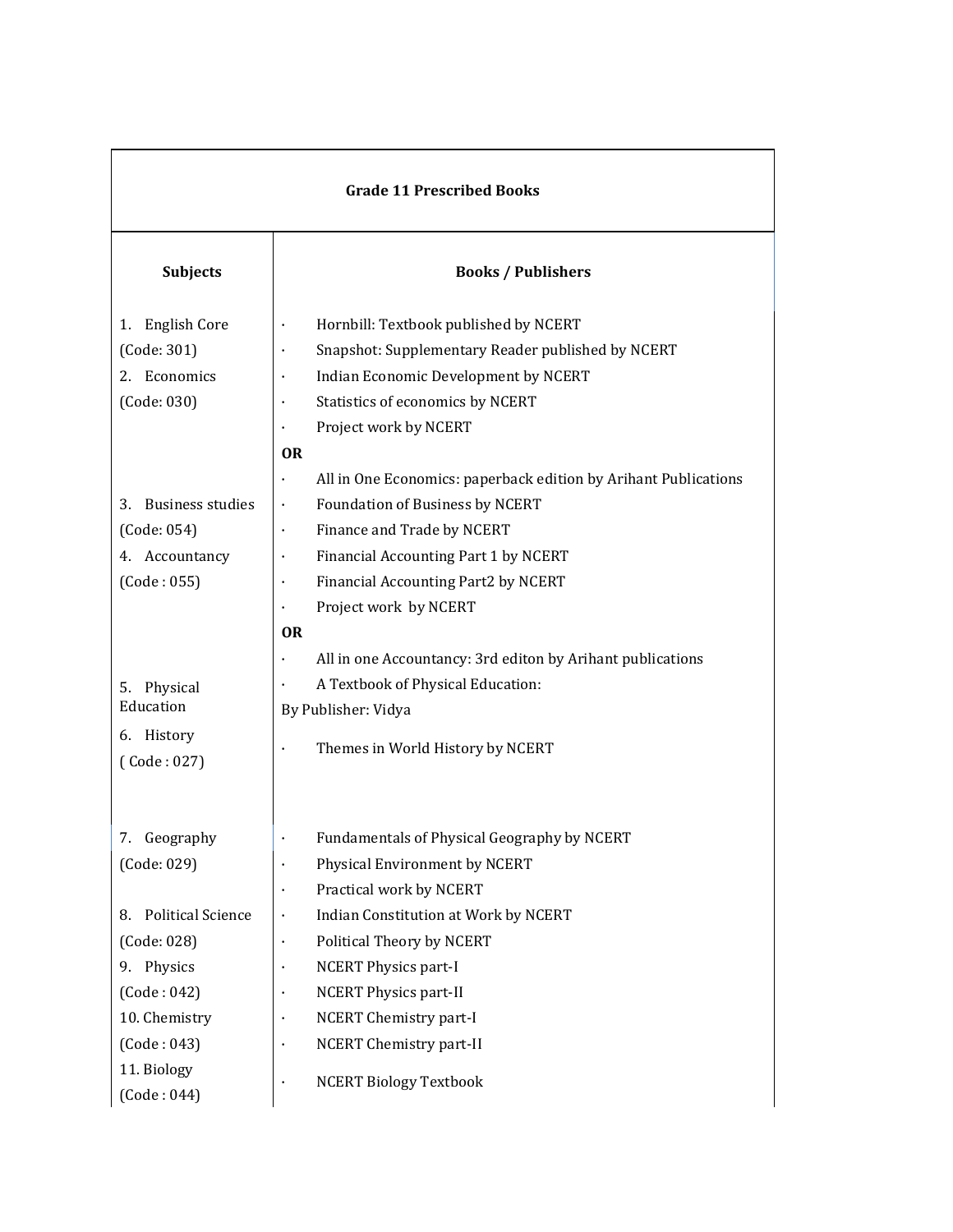| 12. Mathematics | <b>NCERT Mathematics for Class XI</b> |
|-----------------|---------------------------------------|
| (Code:041)      | Mathematics (Class XI) by R D Sharma  |
|                 |                                       |

| <b>Grade 12 Prescribed Books</b> |                                                                                                             |  |  |  |  |  |  |
|----------------------------------|-------------------------------------------------------------------------------------------------------------|--|--|--|--|--|--|
| <b>Subjects</b>                  | <b>Books / Publishers</b>                                                                                   |  |  |  |  |  |  |
| <b>English Core</b><br>1.        | Flamingo: Textbook published by NCERT<br>$\ddot{\phantom{0}}$                                               |  |  |  |  |  |  |
| (Code: 301)                      | VIstas: Supplementary Reader published by NCERT<br>$\bullet$                                                |  |  |  |  |  |  |
|                                  | Extended Reading Text (Any One)<br>$\bullet$                                                                |  |  |  |  |  |  |
|                                  | i.<br>The invisible Man by H. G. Wells                                                                      |  |  |  |  |  |  |
|                                  | Silas mariner by George Eliot<br>ii.                                                                        |  |  |  |  |  |  |
| Economics<br>2.                  | Part A - Introductory Microeconomics by NCERT<br>$\bullet$                                                  |  |  |  |  |  |  |
| (Code: 030)                      | Part B - Introductory Macroeconomics by NCERT                                                               |  |  |  |  |  |  |
|                                  | <b>OR</b>                                                                                                   |  |  |  |  |  |  |
|                                  | All in One Economics: paperback edition by Arihant Publications<br>Author: Akanksha Sharma and Shalu Nayyar |  |  |  |  |  |  |
| <b>Business studies</b><br>З.    | Part A - Principle and function of management by NCERT<br>$\cdot$                                           |  |  |  |  |  |  |
| (Code: 054)                      | Part B: Business finance and marketing by NCERT<br>$\bullet$                                                |  |  |  |  |  |  |
|                                  | Part C - Project work                                                                                       |  |  |  |  |  |  |
|                                  | <b>OR</b>                                                                                                   |  |  |  |  |  |  |
|                                  | All in one Business studies: by Arihant publications                                                        |  |  |  |  |  |  |
| Accountancy<br>4.                | Part A - Accounting for Not for Profit organizations, partnership<br>firms and companies by NCERT           |  |  |  |  |  |  |
| (Code:055)                       | Part B: Financial statements and analysis by NCERT                                                          |  |  |  |  |  |  |
|                                  | Project work by NCERT                                                                                       |  |  |  |  |  |  |
|                                  | <b>OR</b>                                                                                                   |  |  |  |  |  |  |
|                                  | All in one Accountancy: by Richa Makkar Arihant publications                                                |  |  |  |  |  |  |
| Physical<br>5.<br>Education      | Physical Education and Health by Dr. A. K. Srivastava and Dr. N. K.                                         |  |  |  |  |  |  |
|                                  | Gaur Publisher: B. R. International                                                                         |  |  |  |  |  |  |
|                                  |                                                                                                             |  |  |  |  |  |  |
| History<br>6.                    | Themes in Indian History (Part I) by NCERT<br>$\bullet$                                                     |  |  |  |  |  |  |
| (Code:027)                       | Themes in Indian History (Part II) by NCERT<br>$\ddot{\phantom{0}}$                                         |  |  |  |  |  |  |
|                                  | Themes in Indian History (Part III) by NCERT<br>$\bullet$                                                   |  |  |  |  |  |  |
| 7. Geography                     | Part A: Fundamentals of human Geography by NCERT<br>$\bullet$                                               |  |  |  |  |  |  |
| (Code: 029)                      | Part B: India: People and Economy by NCERT                                                                  |  |  |  |  |  |  |